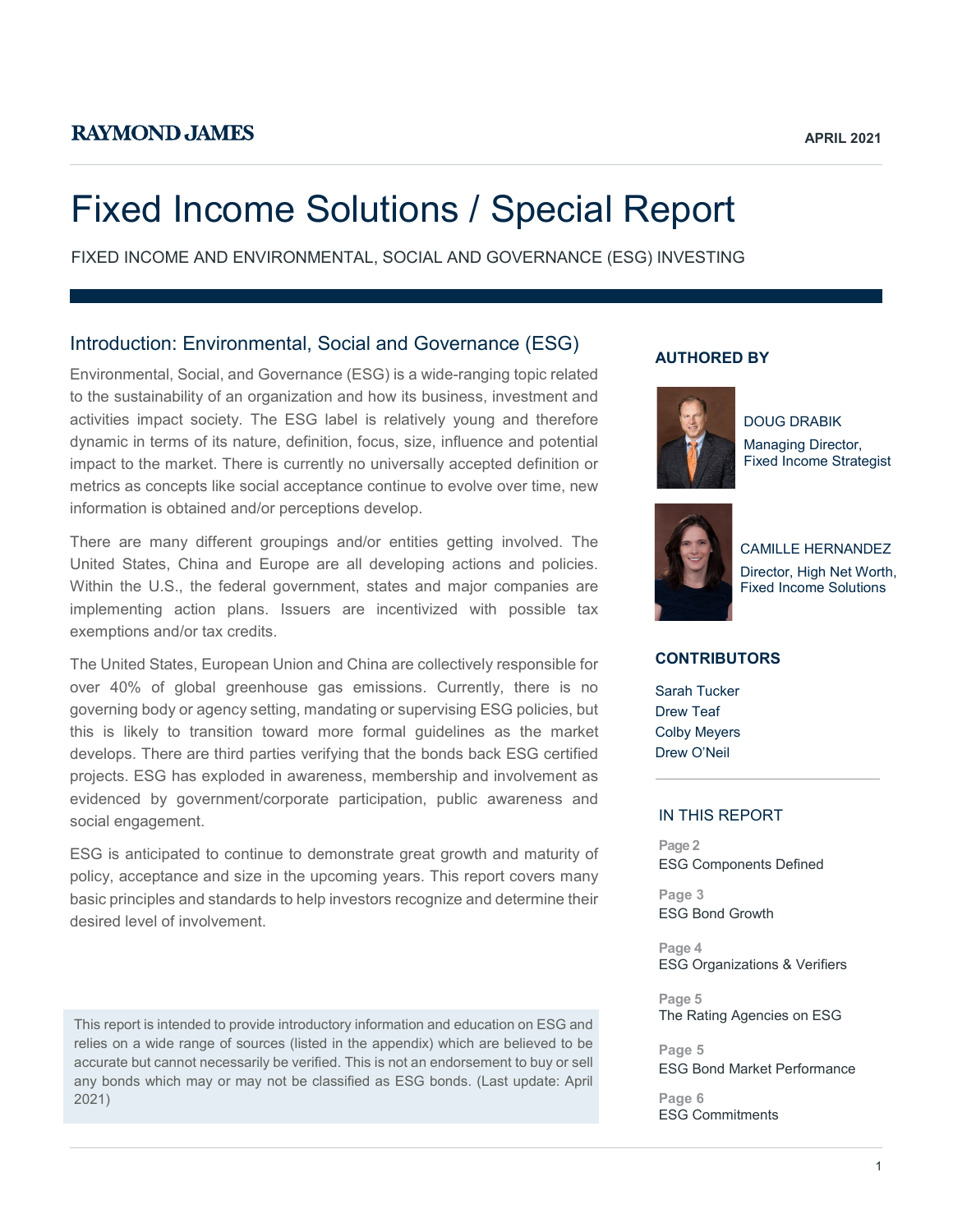## ESG COMPONENTS DEFINED

#### ENVIRONMENTAL

Issues such as climate risk, air pollution, water scarcity, and toxic emissions are key components of the "E" in ESG. It also includes issues such as the utilization of natural resources, recycling efforts, the effect an enterprise has on the environment and the sustainability of a company's products.

The terms *green* bonds or *climate* bonds were terms that preceded the environmental component of ESG. Green bonds are bonds used for projects that have positive environmental or climate benefits. They are intended to support energy efficiency, pollution prevention, aquatic protection, clean water management, green building, wind, solar, agriculture, fishery, forestry, or any other environmentally friendly projects.

## **The terms green bonds or climate bonds** were terms that preceded the environmental component of ESG. **39**

#### SOCIAL

Social issues such as labor, health and safety, human rights, and equity are important components of the "S" in ESG. An entity's diversity and inclusion record, its participation in and growth of the community and stance on human rights, consumer protection, and animal welfare are also components. The "S" in ESG considers a company's representation of both inside employees and outside its walls with society and government. Social bonds are intended to have positive social outcomes.



#### **GOVERNANCE**

Governance provides a framework of rules and procedures for corporations and municipalities. Governance issues include leadership, transparency, practices, effectiveness and experience. It includes fair compensation and the way a company values and provides for its employees. The role and makeup of a company's board of directors, as well as its management, are also included in the "G" of ESG.

## THE THREE BROAD CATEGORIES OF ESG



## **Environmental**

Carbon Transition Physical Climate Risks Water Management Waste & Pollution Natural Capital



## **Social**

Customer Relations Human Capital Demographic & Societal Trends Health & Safety **Cybersecurity** Responsible Production



#### **Governance**

Financial Strategy & Risk Management Credibility & Track Record Organizational Structure Compliance & Reporting Board Structure & Policies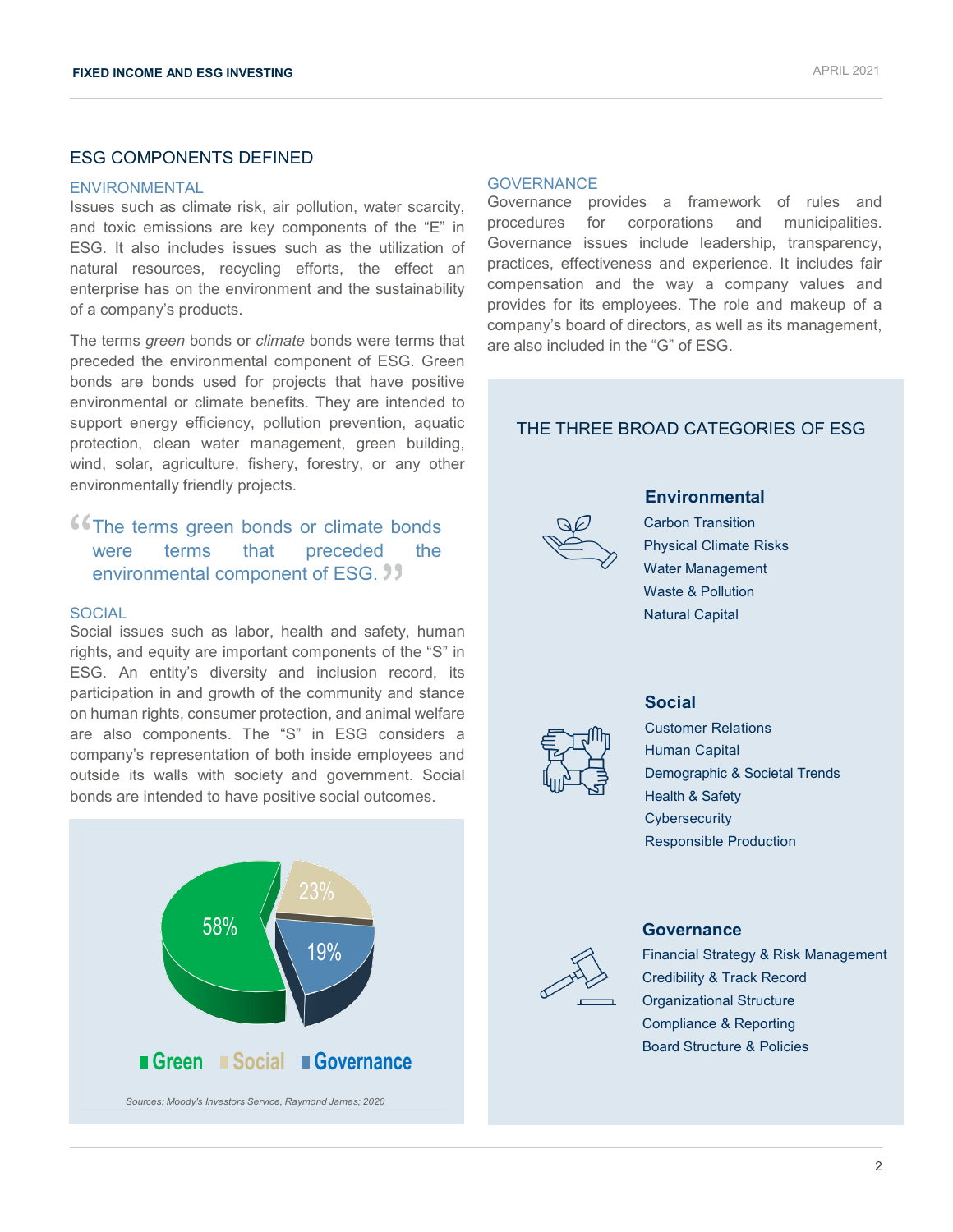## ESG BOND GROWTH

The Biden administration's emphasis on the importance of "clean technology" and the increased scrutiny surrounding the way companies provide and care for the health and wellness of their workers are among the growing components of ESG investing and their potential benefits in the years to come. Biden's proposal titled "The American Jobs Plan," would encourage investment into lower carbon technologies and other infrastructure with many components aligned with ESG initiatives.

Over the last nine years, global issuance of green bonds climbed to new highs, averaging 60% annual growth since 2015. In 2020, green issuance approached \$270 billion, reaching \$1 trillion in cumulative bonds and loans. The shift from "green" to social bond issuance was noticeable in 2020 as it was up 500% from 2019 to 2020. Still, the social bond universe is comparatively small.

For the year ended 2020, the United States led green bond issuance with \$51 billion. Fannie Mae (FNMA) was the largest green bond issuer in 2020 with \$13 billion total issuance. FNMA green MBS issuance supports properties with Green Building Certifications or improvements in energy or water use.

The first municipality to issue a bond with a "green label" was the Commonwealth of Massachusetts in 2013.

Proceeds provided financing for improvements to water quality, energy efficiency and pollution cleanup. Since then, municipal green bonds have been issued in nearly all sectors, with transportation and water & sewer the top green bond uses. California and New York, through April 2021, are the top state issuers although 43 states have at least one green bond issuer. Over 300 municipalities have issued green bonds with New York MTA as a significant



## **ESG MOMENTUM LIKELY TO REMAIN STRONG & BROAD BASED**

- NASDAQ has submitted a board member diversity proposal to the SEC
- \* Key members of the Biden Administration are focused on ESG Principles
- Global commitments have been made to reduce carbon emissions
- The Fed identified climate change as a key risk to financial stability
- Shareholders are submitting resolutions on ESG related topics

leader, capturing ~18% of the market. There are 33 states that have released or in the process of developing a climate action plan that generally includes a greenhouse gas emissions reduction target.

Raymond James is involved in ESG in many ways including municipal ESG underwriting. Our Public Finance Department reports that Raymond James is ranked second in number of issues and eighth in par amount on the Green Bond underwriting League Tables.

|                                                     | # of          | Par           | <b>Market</b> |  |  |
|-----------------------------------------------------|---------------|---------------|---------------|--|--|
| <b>Manager</b>                                      | <b>Issues</b> | <b>Amount</b> | <b>Share</b>  |  |  |
| <b>BofA Securities</b>                              | 20            | 2.953         | 15.4          |  |  |
| <b>Raymond James</b>                                | 17            | 924           | 4.8           |  |  |
| Wells Fargo & Co                                    | 16            | 2,818         | 14.7          |  |  |
| <b>Morgan Stanley</b>                               | 16            | 1.063         | 5.6           |  |  |
| Citi                                                | 14            | 2,713         | 14.2          |  |  |
| <b>Jefferies LLC</b>                                | 10            | 2,224         | 11.6          |  |  |
| <b>JP Morgan</b>                                    | 10            | 2,025         | 10.6          |  |  |
| <b>Piper Sandler &amp; Co</b>                       | 10            | 263           | 1.4           |  |  |
| <b>Barclays</b>                                     | 9             | 834           | 4.4           |  |  |
| <b>RBC Capital Mkts</b>                             | 9             | 572           | 3.0           |  |  |
| Ramirez & Co                                        | 7             | 323           | 1.7           |  |  |
| Stifel Nicolaus & Co                                | 6             | 338           | 1.8           |  |  |
| <b>Goldman Sachs</b>                                | 5             | 1.318         | 6.9           |  |  |
| <b>Public Finance Department Raymond James 2020</b> |               |               |               |  |  |

A notable recent corporate issuance was Truist's (the result of BB&T and SunTrust merger). They underwrote a \$1.25bn 6-year fixed-to-float bond to fund investments in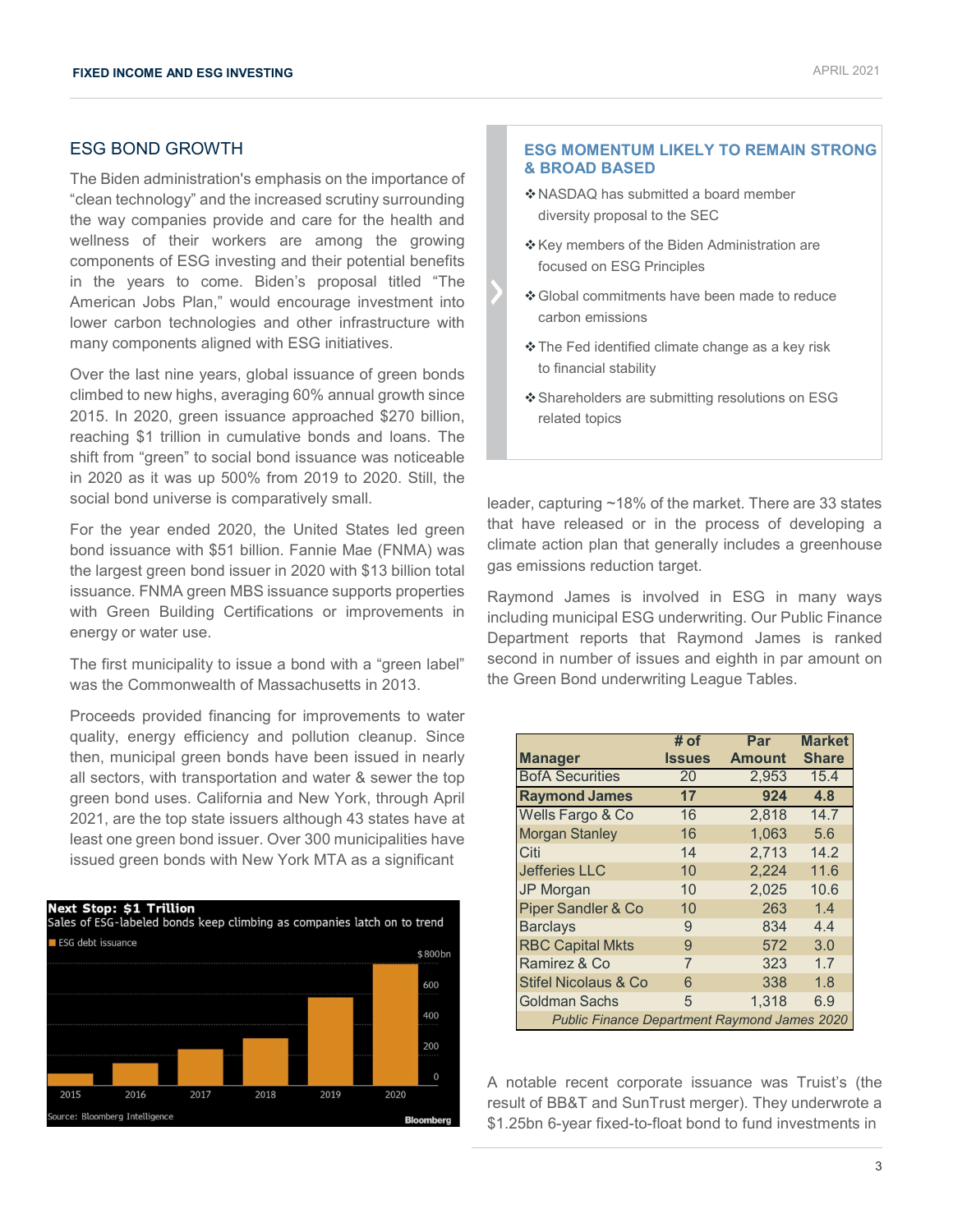## **FIXED INCOME AND ESG INVESTING** APRIL 2021

affordable housing with greater access to essential services. The deal was heavily oversubscribed, meaning there were a greater number of buyers than available supply. The increasing corporate focus includes companies such as Total and Suzano who have pledged to only issue sustainability-linked bonds going forward.



## ESG ORGANIZATIONS AND VERIFIERS

The Forum for Sustainable and Responsible Investment (US SIF): US SIF is a United States membership association whose purpose is to support sustainable investing. Its organization, the US SIF conducts education, research and other programs. Members of US

SIF include: mutual fund companies, research firms, advisory or investment management firms, advisors, brokers, community development organizations and individuals. The US SIF provides a report with a detailed breakdown of professional assets under management across all asset classes that are engaged in sustainable investing strategies (US SIF Foundation – ussif.org).

Investor confidence is important to the ESG market. To increase investor confidence in ESG bonds, many issuers have their bonds verified as ESG by an independent external reviewer. As the ESG market grows, so does the need for verifications. Nearly three-quarters of ESG municipal issues were verified in 2020. In the verification process,

the reviewer determines if the use of proceeds aligns with certain criteria such as the Green Bond Principles developed by the **International Capital Markets Association (ICMA)**.

The Green Bond Principles are internationally recognized voluntary issuance guidelines to promote transparency and integrity around the development of the green bond market.

Four Components of Green Bond Principals – ICMA 2018

- 1. Use of Proceeds
- 2. Process for Project Evaluation and Selection
- 3. Management of Proceeds
- 4. Reporting

Other ESG guidelines such as the Assurance Framework for the Climate Bond Standard are also available. The Climate Bond Initiative provides these guidelines to certify bonds under the Climate Bonds Certification Scheme. The certification aligns with the Green Bond Principles, uses best practices for reporting and verification, and is consistent with the goals of the Paris Climate Agreement.

Other international guidelines and principles include the Guidelines for the Conduct Assessment and Certification

| <b>Approved Verifiers under Climate Bonds Standard</b> |                          |                                        |                                |                                                        |                            |  |  |  |
|--------------------------------------------------------|--------------------------|----------------------------------------|--------------------------------|--------------------------------------------------------|----------------------------|--|--|--|
| <b>AECLU</b>                                           | Spain                    | EPIC Sustainability                    | Worldwide                      | Pacific Credit Rating<br>(PCR)                         | Latin America<br>Caribbean |  |  |  |
| <b>BAM</b>                                             | U.S.                     | EQA Spain                              | Worldwide excl<br>Canada, U.S. | Raising Clean-Tech<br><b>Investment Consulting</b>     | China                      |  |  |  |
| Beijing Zhongcai Green<br><b>Financing Consultants</b> | China                    | <b>ERM CVS</b>                         | Worldwide                      | RAM Sustainability                                     | Worldwide                  |  |  |  |
| <b>BlockC</b>                                          | <b>Brazil</b>            | First Environment                      | Worldwide                      | <b>RSM Australia</b>                                   | Australia                  |  |  |  |
| <b>Blue Snow Consulting</b>                            | Malaysia UK<br>and ASEAN | Golden Credit Service<br>Co. Ltd.      | China                          | Rubicola Consulting                                    | Africa, Asia<br>Pacific    |  |  |  |
| Bureau Veritas                                         | <b>Brazil</b>            | Greensolver                            | Worldwide                      | Scope Group                                            | Europe                     |  |  |  |
| Bureau Veritas (UK)                                    | Worldwide                | <b>HKQAA</b>                           | Worldwide excl<br>Canada, U.S. | SGS Hong Kong                                          | Worldwide                  |  |  |  |
| Carbon Care Asia<br>Limited (CCA)                      | Asia                     | <b>HR Ratings</b>                      | Worldwide                      | SinoCarbon                                             | China                      |  |  |  |
| Carbon Trust                                           | Worldwide                | <b>IBIS ESG Consulting</b>             | Africa, Asia                   | <b>SITAWI</b>                                          | Latin America              |  |  |  |
| CECEP                                                  | China                    | <b>iGreenBank</b>                      | China, excl<br>Hong Kong.      | SustainAdvisory                                        | <b>Europe</b>              |  |  |  |
| China Chengxin Credit<br>Management Co.                | China                    | Indufor Oy                             | Worldwide                      | Sustainalytics                                         | Worldwide                  |  |  |  |
| China Lianhe EIA                                       | China                    | ISS <sup>1</sup>                       | Worldwide                      | SynTao Green Finance                                   | China                      |  |  |  |
| China Qualtity<br><b>Certification Centre</b>          | China                    | Japan Credit Rating<br>Agency          | Japan                          | TRIS Rating (S&P)<br>Global partner)                   | Thailand                   |  |  |  |
| DNV GL                                                 | Worldwide                | Kestrel Verifiers                      | U.S.<br>worldwide              | <b>TuV Nord</b>                                        | Worldwide                  |  |  |  |
| DOS CFS                                                | Worldwide                | Multiconsult ASA                       | Worldwide excl<br>U.S.         | Vigeo Eiris                                            | Worldwide                  |  |  |  |
| <b>Emergent Ventures</b><br>India (EVI)                | Worldwide                | <b>NSF Certification, LLC</b><br>(NSF) | Worldwide                      | Sources: Climate Bond Standard Board,<br>Raymond James |                            |  |  |  |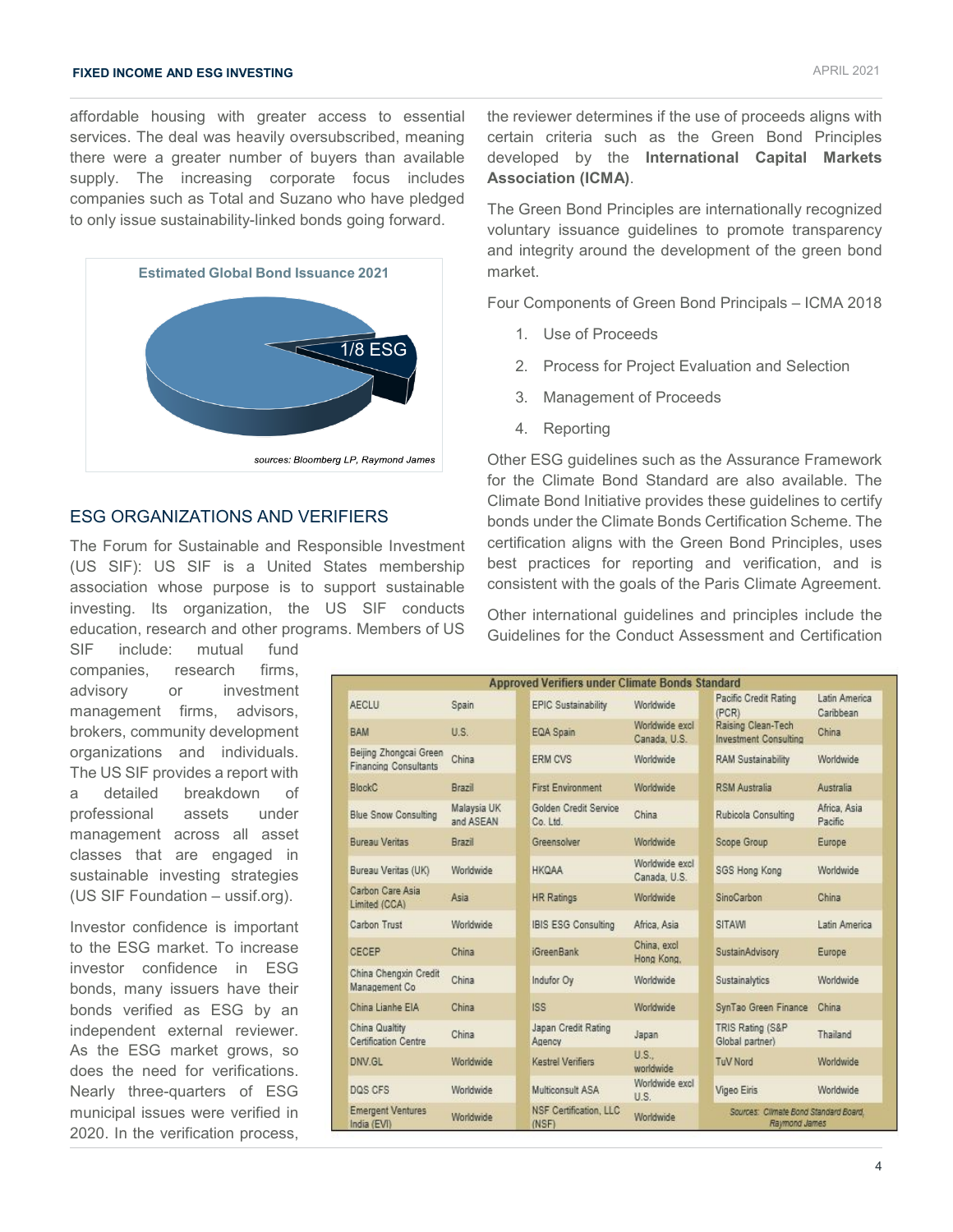of Green Bonds (China), the EU Green Bond Standards, and the ASEAN Green Bond Standards.

## THE RATING AGENCIES ON ESG

The rating agencies recognize that ESG is in its early stages, and therefore it is probable that the methodology of how they view and rate ESG bonds will evolve. It is openly recognized by the agencies that ESG guidelines adhered to by corporations and municipalities will not necessarily benefit their credit ratings but conversely, ignoring ESG guidelines may disadvantage credit evaluations.

## MOODY'S ESG EVALUATION

In December 2020, Moody's updated its general principles for assessing ESG risks. They have introduced three distinct E, S and G **issuer profile scores** that indicate the extent to which a given issuer or transaction is exposed to E, S, or G risks. Moody's also introduced an overall ESG **Credit Impact Score**, which is a qualitative assessment of how ESG considerations impact the rating of an issuer or transaction. These scores provide greater clarity, consistency and differentiation on risk exposure and credit impact.

## S&P ESG EVALUATION

S&P, to increase transparency, has referenced ESG factors in their rating actions since March 30, 2020. "The ESG Evaluation is not a credit rating, a measure of credit risk, or a component of our credit rating methodology. However, the information we gather for an ESG Evaluation can inform our credit analysis of rated entities." S&P's evaluations of ESG are subject to monitoring through reviews of their analysis and dissemination to the public and response to ESG controversies or business disruptions.

## FITCH ESG EVALUATION

Fitch launched ESG Relevance Scores in 2019 that show how ESG factors impact individual credit rating decisions. The information is not a rating, but the "data was developed to assist investors with their credit analysis and to provide transparency around the material ESG issues that have influenced Fitch's credit ratings." Andrew Steel, Global Head of Sustainable Finance at Fitch Ratings, said "The scores do not make value judgments on whether an entity engages in good or bad ESG practices, but draw out which E, S, and G risk elements are influencing the credit rating decision."

#### KBRA ESG EVALUATION

KBRA has taken a different approach to incorporate ESG risk analysis into their credit ratings compared to other rating agencies. They use a two-step approach (called ESG Management) to identify and integrate creditrelevant ESG factors into their credit rating analysis.

First, KBRA identifies ESG factors having a direct impact on a given issuer or transaction. These are factors that have a tangible effect on credit, are typically quantifiable, using an assessment generally rooted in existing methodologies. In the second step, KBRA seeks to understand and encourage disclosure of a broader array of ESG-related risks or opportunities that may have an indirect impact on credit or that may affect credit in the future.

## ESG BOND MARKET PERFORMANCE

Should you look to buy ESG bonds? This may be more of a personal question than one of financial positioning. The ESG movement is a stance and/or commitment to an ideal that many find very worthy of consideration if not admiration. The underlying characteristics represent appealing attributes for many investors. Most of us want a clean planet, fair practice, and equal opportunity for all persons. Most of us can positively relate to the underlying purpose behind the ESG movement. So all things equal, why not support companies or municipalities exhibiting responsible sustainability?

Are you giving up yield by buying bonds with ESG characteristics? Maybe, maybe not. There are many variables that affect ratings and pricing on bonds: debt, revenue, forward prospects, product/service demand, cash flow, management, capital structure, etc. In general, with all things equal, our traders and our unscientific observation of live offerings comparing ESG bonds versus vanilla bonds reflect very little difference in pricing between the two. Several offerings appear slightly more expensive while others are slightly more affordable. Our bias leans toward intermediate high-quality bonds as they represent the typical structure in many of our client's portfolios. While it is almost impossible to find an exact match, the last two columns of the above chart closely resemble and represent this comparison. It compares high-quality corporate intermediate bonds with ESG bonds bearing the same criteria. The average maturity is slightly lower and the yield-to-worst a mere 2bp difference.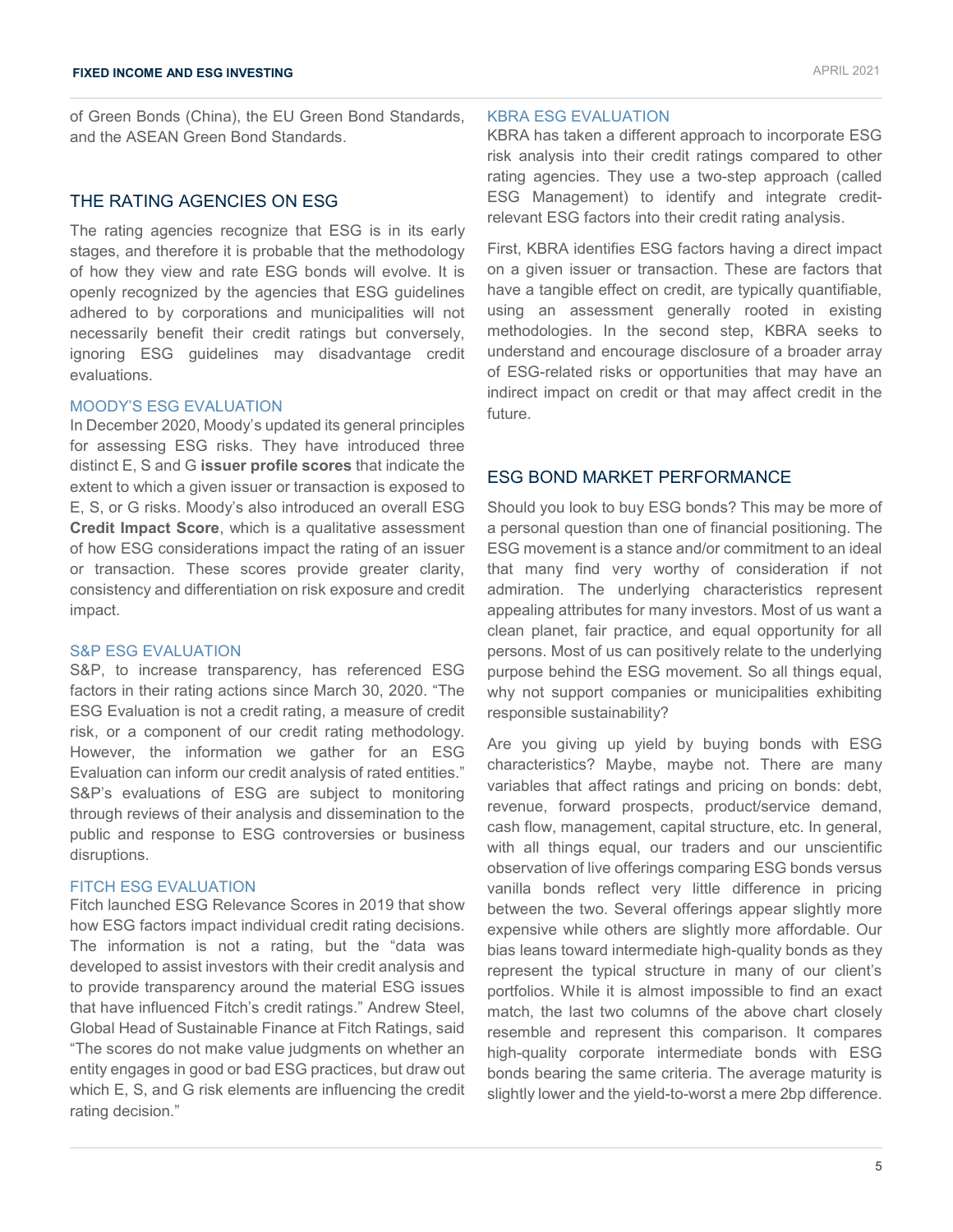|                             | <b>ESG vs Vanilla Bond Index Comparison</b> |                         |                                                      |                                  |  |  |  |
|-----------------------------|---------------------------------------------|-------------------------|------------------------------------------------------|----------------------------------|--|--|--|
|                             | Corporate                                   | Corporate<br><b>ESG</b> | Corporate<br>Intermediate                            | Corporate<br>Intermediate<br>ESG |  |  |  |
| Average<br>Maturity         | 12.00                                       | 11.45                   | 5.13                                                 | 5.09                             |  |  |  |
| Average<br>Rating           | A3/BAA1                                     | A3/BAA1                 | A3/BAA1                                              | A3/BAA1                          |  |  |  |
| Modified<br><b>Duration</b> | 8.40                                        | 8.12                    | 4.53                                                 | 4.50                             |  |  |  |
| Coupon                      | 3.69                                        | 3.67                    | 3.26                                                 | 3.26                             |  |  |  |
| OAS                         | 0.90                                        | 0.88                    | 0.70                                                 | 0.69                             |  |  |  |
| <b>YTW</b>                  | 2.28                                        | 2.21                    | 1.58                                                 | 1.56                             |  |  |  |
|                             |                                             |                         | Sources: Bloomberg LP, Raymond James; as of 4/1/2021 |                                  |  |  |  |

Generally in the U.S., there seem to be minimal pricing differences whereas in Europe and internationally, ESG bonds tend to price and/or trade tighter (higher price vs. vanilla issues). One can theorize that other societies are placing a greater importance/value on ESG issues. Another factor could be the emphasis on disclosure in the EU. The EU's new Sustainable Finance Disclosure Regulation requires asset managers with an ESG focus in the EU to demonstrate a tangible, measurable plan showing their portfolios align with the rules.

Consistent and comparable disclosure of non-financial and ESG data is not widely available making it difficult to quantify/measure and incorporate into models. Even with these challenges rating agencies are already starting to incorporate ESG related risks into their analysis. Once the data is harmonized it is possible that ESG issues may begin to carry more weight within their analysis/ratings. The Sustainability Accounting Standards Board (SASB) and the Task Force on Climate-related Financial Disclosures (TCFD), among others, are working to harmonize these disclosures globally largely due to a push from asset managers such as BlackRock and State Street. This began in 2018 and by the end of 2020, there were already over 600 companies participating.

## TAKEAWAY

This report is intended to provide information only, not an opinion, solicitation or influence on anyone's personal involvement or participation in ESG and/or its principles.

The following section is not meant to be an all-inclusive list but is intended to provide some examples of countries and

companies that are practicing ESG principles.you look to buy ESG bonds? This may be more of a personal question than one of financial positioning. The ESG movement is a stance and/or commitment to an ideal

## ESG COMMITMENTS

#### NATIONAL COMMITMENTS

- **U.S.**: rejoins Paris Climate Agreement February 2021
- **EU**: declares that the future is low carbon Commits to net-zero greenhouse gas emissions by 2050
- **China**: Commits to carbon neutral by 2060

#### UNITED STATES PARTICIPATION

- Biden's Build Back Better Economic Recovery Plan: ~\$2 trillion investment focused on infrastructure projects.
- The Federal Reserve joins Network of Central Banks and Supervisors for Greening the Financial System (NGFS), December 2020. Enhances global coordination and knowledge sharing to manage the risks presented by climate change.
- The Securities and Exchange Commission creates Climate and ESG Task Force, March 2021. Complements senior policy advisor for climate and ESG.
- 33 states have or are in the process of developing a climate action plan that generally includes greenhouse gas emission reduction targets.
- 43 states have at least one green bond issuer. California and New York have the most.
- Over 300 municipalities have issued green bonds.

## EXAMPLES OF COMPANY PARTICIPATION (NOT ALL INCLUSIVE)

- If the SEC approved the NASDAQ board member diversity proposal, ~75% of the companies would not currently satisfy the criteria.
- 126 countries have set goals to decarbonize their economies. The U.S. can affect 60% of the world GDP by acting on an emissions reduction initiative.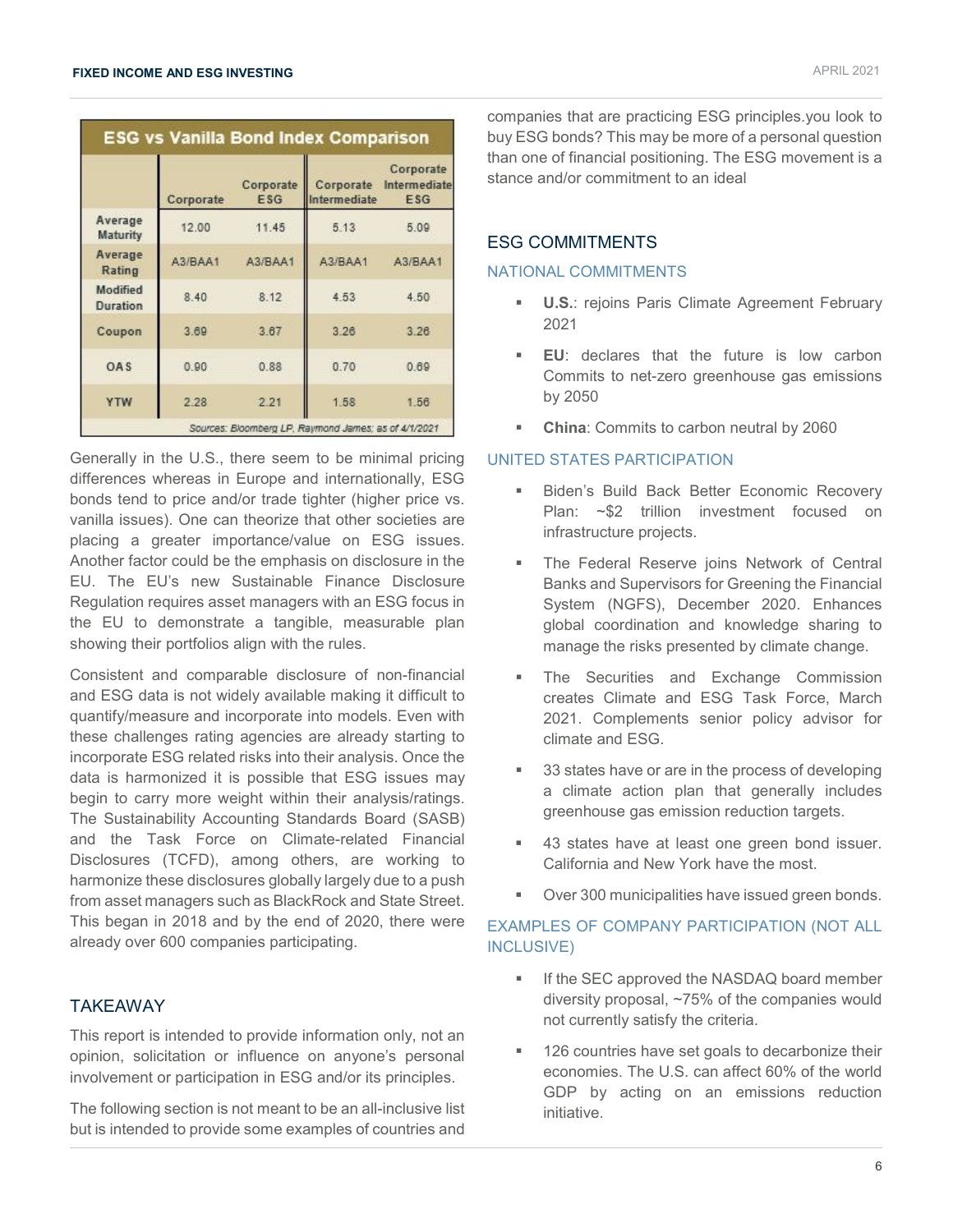- o Microsoft: declare carbon negative by 2030
- o Google: carbon neutral since 2007, carbon-free by 2030
- o Walmart: zero global emissions by 2040
- o Amazon: net-zero carbon by 2040
- o Unilever: net-zero emissions by 2039
- Major banks vowing to align financing activities with Paris Agreement goals:
	- o Bank of America Corporation
	- o Morgan Stanley
	- o JPMorgan Chase & Company
	- o Goldman Sachs Group Inc.
	- o Citigroup Inc.
	- o Wells Fargo & Co.
- **General Motors to eliminate gasoline and diesel** light-duty cars and SUVs by 2035; carbon neutral by 2040.
- (Social) Microsoft converted campus into vaccine centers, offered to track hospitalizations and testing.
- (Social) Budweiser donated Super Bowl advertising money to vaccine awareness efforts.
- (Governance) Ursula Burns was the first black woman to led a Fortune 500 company, Xerox, from 2010-2016. Today, two black women are leading Fortune 500 companies. In March 2021, Walgreens named Roz Brewer to CEO, and Thasunda Brown Duckett is the President and CEO of TIAA.
- (Governance) The Silicon Valley Leadership Group (includes: Twitter, Facebook, Zoom) agrees to fill 25% of executive roles with people from underrepresented groups by 2025.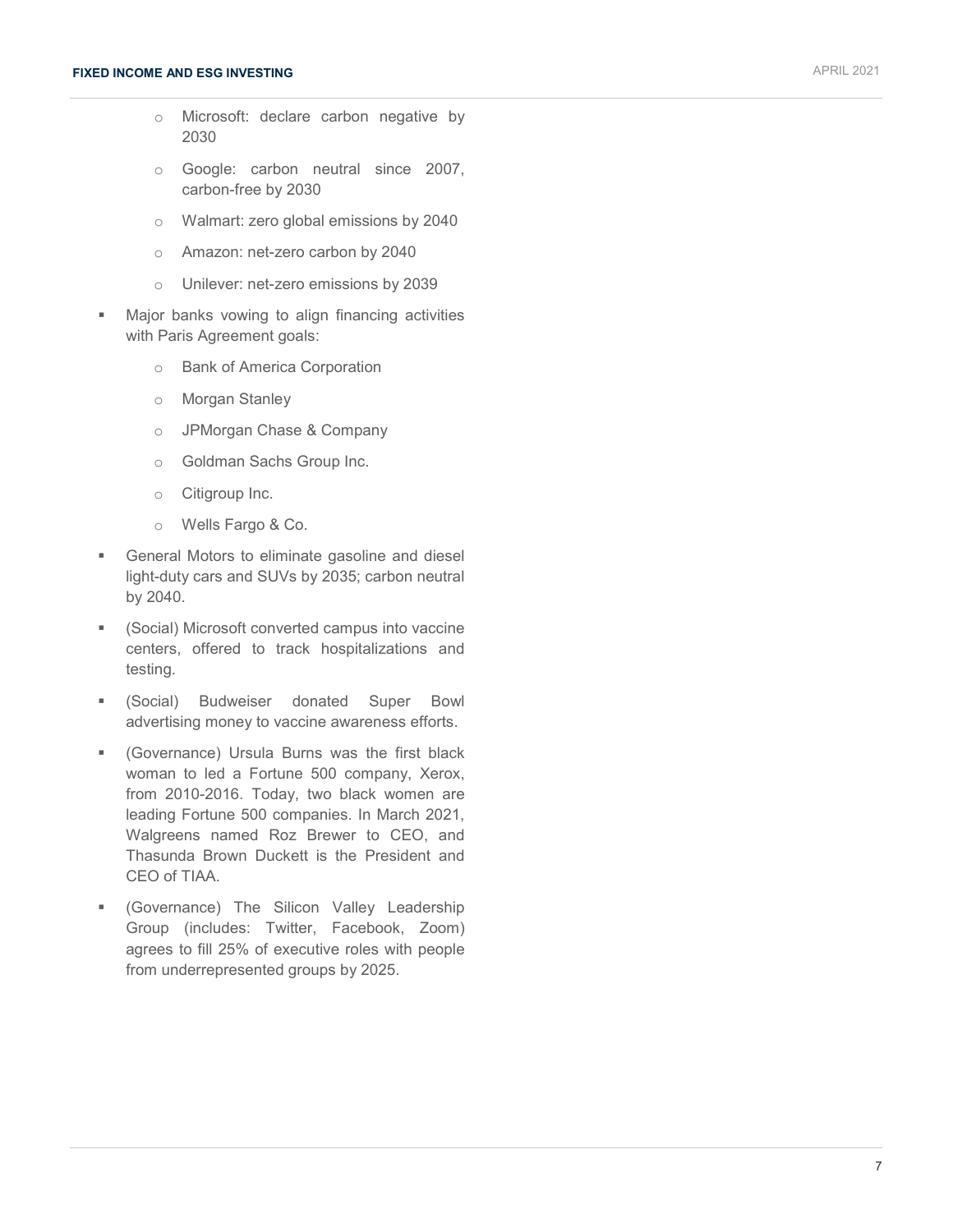## **Sources For This Report**

- Moody's Investor Service; Sustainable Finance Global, February 4, 2021
- Climate Bonds Initiative<https://www.climatebonds.net/>
- **Moody's Investor Service; General Principles for Assessing Environmental, Social and** Governance Risk Methodology, December 14, 2020
- **FANNIE MAE Capital Markets; Multifamily Green MBS** <https://capitalmarkets.fanniemae.com/sustainable-bonds/green-bonds/multifamily-green-mbs>
- Raymond James Monthly Newsletter Public Finance/Debt Investment Banking, September 21, 2020
- Center For Climate And Energy Solutions: <https://www.c2es.org/>
- Raymond James 2021 Ten Themes ESG
- **Bloomberg LP**
- WSJ EU to Make Fund Managers Back Up Sustainability Claims March 9, 2021 [https://www.wsj.com/articles/new-european-esg-rules-to-hit-fund-managers-around-the-world-](https://www.wsj.com/articles/new-european-esg-rules-to-hit-fund-managers-around-the-world-%2011615291644)[11615291644](https://www.wsj.com/articles/new-european-esg-rules-to-hit-fund-managers-around-the-world-%2011615291644)
- Moody's: General Principles for Assessing Environmental, Social and Governance Risks Methodology, December 14, 2020
- **ICMA Green Bond Principals 2018** [https://www.icmagroup.org/assets/documents/Regulatory/Green-Bonds/Green-Bonds-Principles-](https://www.icmagroup.org/assets/documents/Regulatory/Green-Bonds/Green-Bonds-Principles-June-2018-270520.pdf)[June-2018-270520.pdf](https://www.icmagroup.org/assets/documents/Regulatory/Green-Bonds/Green-Bonds-Principles-June-2018-270520.pdf)
- Moody's: Biden infrastructure plan would boost growth and employment, with benefits for a range of public and private sectors April 12, 2021
- 2021 Sustainable Finance Outlook: Large Growth In Green, Social, Sustainable Labels As Municipal Market Embraces ESG Feb 16, 2021
- Fitch Ratings:<https://www.fitchratings.com/>
- Kroll Bond Rating Agency:<https://www.kbra.com/>